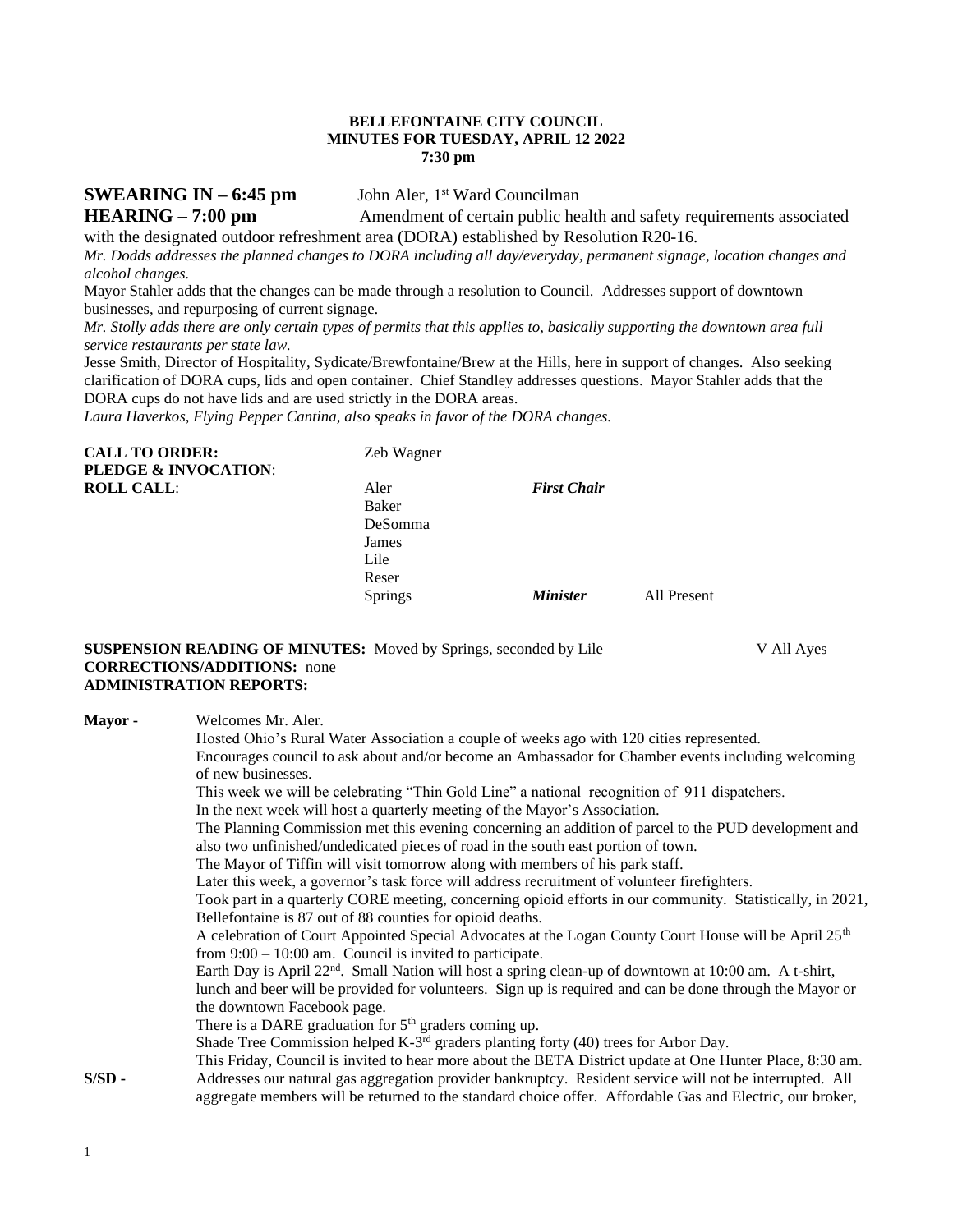| Law-                  | will go to bid in the next couple of months to get the city a new rate by the end of summer. Recommends<br>that residents stay on the standard choice offer until a new rate is secured.<br>Sold three (3) pieces of used equipment and over two hundred (200) bicycles on govdeals.com which<br>brought \$20,000 back to the city.<br>Delivered a resolution before the meeting authorizing Chief Standley or Mr. Dodds to enter into a grant<br>application to purchase eight (8) pieces of video equipment for the cruisers. It is 100% financed and is just<br>for approval to apply for the grant.<br>Today the Mayor and Mr. Dodds signed the papers for the deed to the purchasers for the vacated property<br>located at Fred Carter Park. It went to public bid for \$40,000. 00 for the approximate 2 acres of scrub<br>woods. The check is in hand and paper work will be processed. |
|-----------------------|-------------------------------------------------------------------------------------------------------------------------------------------------------------------------------------------------------------------------------------------------------------------------------------------------------------------------------------------------------------------------------------------------------------------------------------------------------------------------------------------------------------------------------------------------------------------------------------------------------------------------------------------------------------------------------------------------------------------------------------------------------------------------------------------------------------------------------------------------------------------------------------------------|
| <b>Auditor -</b>      | Not present                                                                                                                                                                                                                                                                                                                                                                                                                                                                                                                                                                                                                                                                                                                                                                                                                                                                                     |
| <b>Police Chief -</b> | Apologies to Council for not being able to be at the last meeting and explain the Flock program. The Flock<br>Safety Camera program technology is further explained this evening including pricing, license plate<br>readers, past systems and problems, sales demonstration, data, purpose of collecting data, benefits of<br>collecting data, laws of misuse of data and data storage.                                                                                                                                                                                                                                                                                                                                                                                                                                                                                                        |
|                       | President Wagner directs any questions, comments or concerns to Mrs. James and the Safety Committee for further                                                                                                                                                                                                                                                                                                                                                                                                                                                                                                                                                                                                                                                                                                                                                                                 |
| discussion.           |                                                                                                                                                                                                                                                                                                                                                                                                                                                                                                                                                                                                                                                                                                                                                                                                                                                                                                 |
|                       | Reminds all that to slow down and move over when you see work crews, tow trucks, law enforcement<br>along the roadways.<br>The first outreach event is scheduled for April 20 <sup>th</sup> at Blue Jacket Park at 5:15pm. The event is titled<br>"Take Me Out to the Ballgame".<br>The vacancy of Sergeant Shields is still in the works. Hiring one candidate out of Dublin.                                                                                                                                                                                                                                                                                                                                                                                                                                                                                                                  |
| <b>Fire Chief -</b>   | The state has changed the rules for fireworks and storage of fireworks.                                                                                                                                                                                                                                                                                                                                                                                                                                                                                                                                                                                                                                                                                                                                                                                                                         |
|                       | President Wagner refers this issue to the Rules Committee.                                                                                                                                                                                                                                                                                                                                                                                                                                                                                                                                                                                                                                                                                                                                                                                                                                      |
| <b>Engineer-</b>      | Not present                                                                                                                                                                                                                                                                                                                                                                                                                                                                                                                                                                                                                                                                                                                                                                                                                                                                                     |
| Parks & Rec-          | Not present                                                                                                                                                                                                                                                                                                                                                                                                                                                                                                                                                                                                                                                                                                                                                                                                                                                                                     |
| <b>Economic Dev-</b>  | Thanks Council for support of the DORA legislation.                                                                                                                                                                                                                                                                                                                                                                                                                                                                                                                                                                                                                                                                                                                                                                                                                                             |
|                       | Community Improvement Corporation board meeting on Friday at One Hunter Place 8:00-9:00 am. All are<br>welcome.<br>National Tourism Week is the first week of May. There will be activities May 1 <sup>st</sup> through the 6 <sup>th</sup> across the<br>county. Information can be found at experiencelogancounty.com<br>The Annual Vistors Bureau Breakfast will be May 18 <sup>th</sup> at Indian Lake State Park Campground from 8:00-<br>10:00 am. Tickets are \$10 register at logancountyohio.com                                                                                                                                                                                                                                                                                                                                                                                       |
|                       |                                                                                                                                                                                                                                                                                                                                                                                                                                                                                                                                                                                                                                                                                                                                                                                                                                                                                                 |

# **REPORTS OF STANDING COMMITTEES:**

| Finance –          | Explained ordinances and resolutions on the agenda                                                                                          |
|--------------------|---------------------------------------------------------------------------------------------------------------------------------------------|
| <b>Rules</b> -     | No report                                                                                                                                   |
| Safety -           | The Safety Committee will meet Monday, April 18th at 6:00 pm in Council Chambers to adddress the Flock                                      |
|                    | Camera issue.                                                                                                                               |
| <b>Utilities -</b> | Explained ordinance on the agenda                                                                                                           |
| Streets -          | No report                                                                                                                                   |
|                    | <b>Sidewalks, Curbs &amp; Parks</b> –The Joint Recreational Board met last Tuesday. Handed out copies of minutes from March 1 <sup>st</sup> |
|                    | Meeting (copy att to clerk's official minutes)                                                                                              |
| $A - 34$           | $N_{\alpha}$ rancet                                                                                                                         |

**Audit –** No report

# **COMMUNICATIONS FROM CITIZENS:**

## **INTRODUCTION OF ORDINANCES:**

## **1. ORDINANCES FOR 1ST READING**

## 22-19 A. AN ORDINANCE AUTHORIZING THE SERVICE-SAFETY DIRECTOR TO ENTER INTO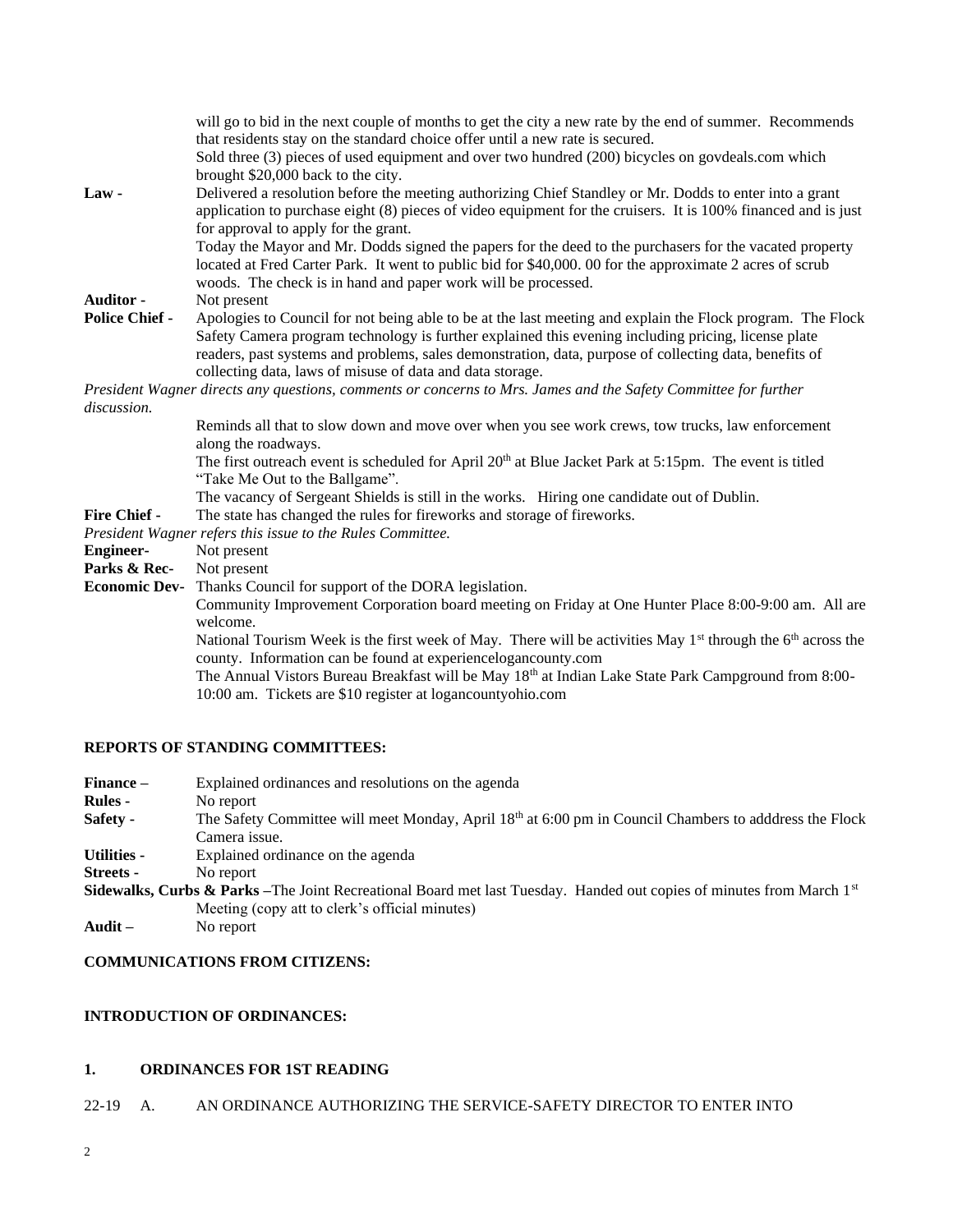CONTRACT FOR THE KNOWLTON, S. DETROIT AND WREN STREET WATERLINE REPLACEMENT PROJECT NO. 2022-01 AND DECLARING AN EMERGENCY. **FINANCE**

| 3RR-                  | Moved by Baker, seconded by Springs | V All Ayes |
|-----------------------|-------------------------------------|------------|
| Passage-<br>Adoption- |                                     |            |
|                       |                                     |            |

22-20 B. AN ORDINANCE AUTHORIZING THE SERVICE-SAFETY DIRECTOR TO SEEK PROPOSALS AND/OR ADVERTISE FOR BIDS AND ENTER INTO CONTRACTS WITH THE SELECTED BIDDERS FOR THE 2022 SANITARY SEWER TIE-IN PROJECT AND DECLARING AN EMERGENCY. **FINANCE**

| 3RR-      | Moved by Baker, seconded by Aler | V All Ayes |
|-----------|----------------------------------|------------|
| Passage-  |                                  |            |
| Adoption- |                                  |            |

22-21 C. AN ORDINANCE AUTHORIZING THE SERVICE-SAFETY DIRECTOR TO SEEK PROPOSALS AND/OR ADVERTISE FOR BIDS AND ENTER INTO CONTRACTS WITH THE SELECTED BIDDERS FOR THE EAST SANDUSKY AND WOODLAND DRIVE BLUE JACKET CREEK IMPROVEMENT PROJECT NO. 2022-05 AND DECLARING AN EMERGENCY. **FINANCE**

| 3RR-      | Moved by Baker, seconded by James | V All Ayes |
|-----------|-----------------------------------|------------|
| Passage-  |                                   |            |
| Adoption- |                                   |            |

22-22 D. AN ORDINANCE AUTHORIZING THE SERVICE-SAFETY DIRECTOR TO SEEK PROPOSALS AND/OR ADVERTISE FOR BIDS AND ENTER INTO CONTRACT WITH THE SELECTED CONTRACTOR AND/OR BIDDERS FOR THE 2022 STREET PAVING AND RESURFACING PROJECT AND DECLARING AN EMERGENCY IN THE CITY OF BELLEFONTAINE, OHIO. **FINANCE**

| 3RR-      | Moved by Baker, seconded by DeSomma | V All Ayes |
|-----------|-------------------------------------|------------|
| Passage-  | Moved by Baker, seconded by James   | V All Ayes |
| Adoption- | Moved by Baker, seconded by James   | V All Ayes |

R22-23 E. A RESOLUTION AUTHORIZING RESURFACING OF A PORTION OF STATE ROUTE 47 WITHIN THE CITY OF BELLEFONTAINE, OHIO. **FINANCE**

|          | Adoption-                       | Moved by Baker, seconded by James                                                                                                                                      | V All Ayes     |
|----------|---------------------------------|------------------------------------------------------------------------------------------------------------------------------------------------------------------------|----------------|
| 22-24 F. |                                 | AN ORDINANCE MAKING SUPPLEMENTAL APPROPRIATIONS AND AMENDING THE<br>PERMANENT APPROPRIATIONS ORDINANCE FOR PURPOSES OF WATER DEPARTMENT<br>AND DECLARING AN EMERGENCY. | <b>FINANCE</b> |
|          | $3RR-$<br>Passage-<br>Adoption- | Moved by Baker, seconded by DeSomma                                                                                                                                    | V All Ayes     |

#### R22-25 G. A RESOLUTION AUTHORIZING THE SERVICE-SAFETY DIRECTOR AND/OR POLICE CHIEF TO ACCEPT A \$5,000 WALMART LOCAL COMMUNITY GRANT. **FINANCE**

| Adoption- | Moved by Baker, seconded by DeSomma                                                           | V All Ayes |
|-----------|-----------------------------------------------------------------------------------------------|------------|
|           | Motion to waived the 48 Hour Notification Suspension Rule moved by Baker, seconded by DeSomma | V All Ayes |

R22-26 H. A RESOLUTION AUTHORIZING THE SERVICE-SAFETY DIRECTOR AND/OR POLICE CHIEF